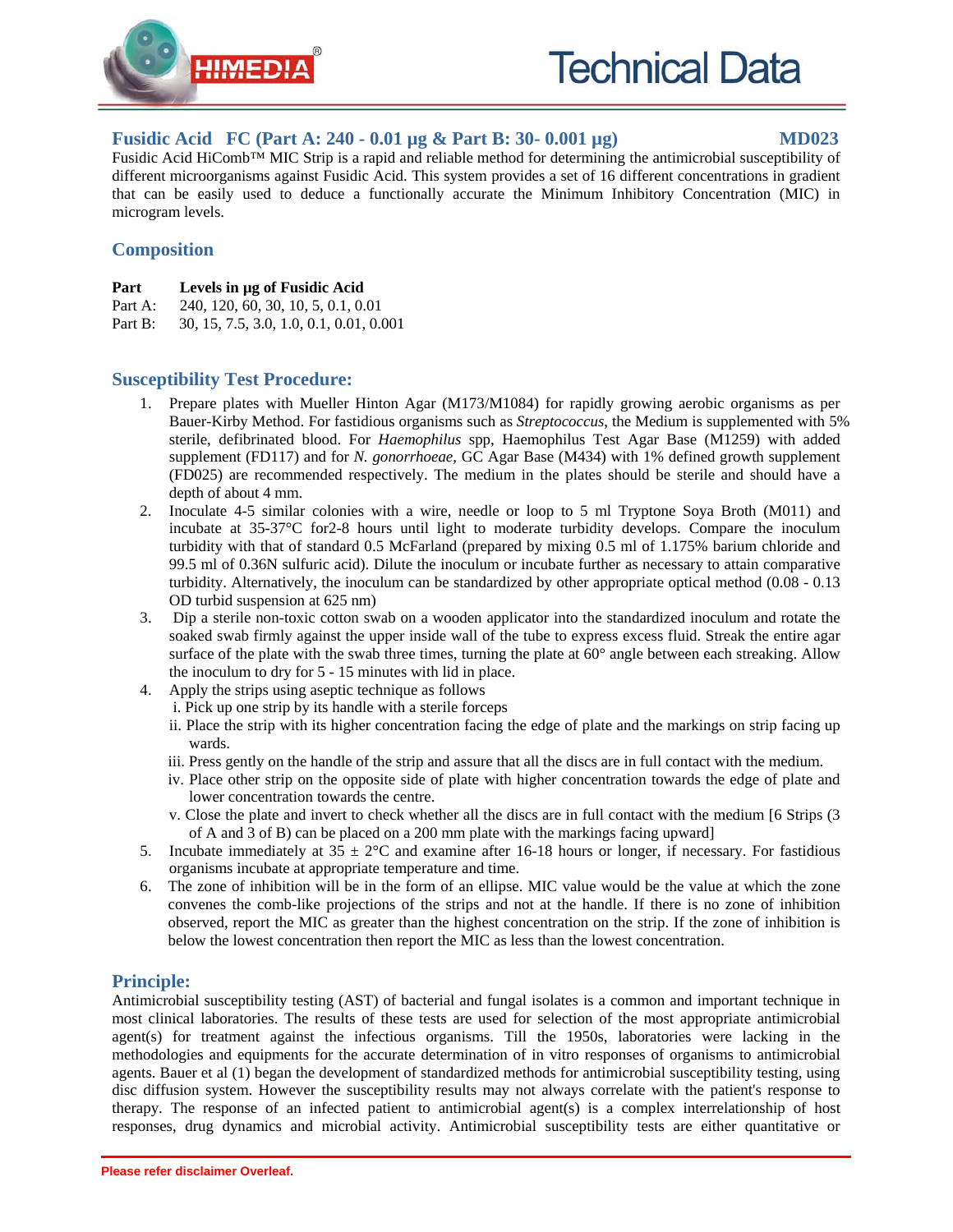qualitative. Minimum Inhibitory Concentration (MIC) determination is a Quantitative method. Determining MIC using a conventional broth dilution method is a tedious and time consuming process.

Hence Gradient diffusion susceptibility testing method is accepted widely and is in routine use for a long time. HiComb is also based on innovative gradient-based technique. This system is developed using dry chemistry technology and consists of two comb shaped strips made of an inert material with 8 extensions that carry the discs of 4 mm, resembling the 'tooth' of a comb. Towards the stem of the strip, MIC reading scale in µg/ml is given along with the HiMedia code. A defined concentration of antibiotic is loaded on each of the disc so as to form a gradient when placed on agar plate. HiComb based on the principle of dilution and diffusion, consists of a gradient that cover a continuous range across 16 two-fold dilutions as per the conventional MIC method. When applied to the agar surface, the antibiotic instantaneously diffuses into the surrounding medium in high to low amounts from one end of the strip to the other. The gradient remains stable after diffusion, and the zone of inhibition created takes the form of ellipse. The MIC value would be the value at which the zone convenes the comb-like projections of the strips and not at the handle. The MIC value obtained from this system can be compared to the standardized CLSI procedure (2).

 HiComb is advantageous for routine use as it is simple to set up and perform, and is rapid than any agar or broth dilution method. The test has special advantage to study the resistance surveillance. The wide concentration gradients of these tests cover the MIC ranges of susceptibility of a wide variety of pathogens and allow both low level and high-level resistance detection.

#### **Quality Control:**

**Appearance:** Comb like inert strips having 16 different concentrations of Fusidic Acid (8 on each strip) impregnated on the circular filter paper discs having diameter of 4mm with the concentrations printed on the strips.

**Cultural response**: Zone of inhibition in form of ellipse is observed on Mueller Hinton Agar (M173) after incubation at 35-37°C for 18-24 hours for standard cultures.

| <b>Organisms (ATCC)</b> | Std. MIC range $(\mu g)$ |
|-------------------------|--------------------------|
| <i>S.aureus</i> (29213) |                          |

#### **Storage and Shelf-life:**

Strips should always be stored at -20 $^{\circ}$ C to +8 $^{\circ}$ C under dry conditions, along with the dessicator provided in individual pack. Use before expiry date on the label.

#### **References:**

- 1. Bauer, Kirby, Sherris and Turck, 1966, Am. J. Clin. Path., 45: 493
- 2. Performance standards of Antimicrobial Disc Susceptibility Tests, CLSI Vol. 32 No.3, Jan 2012.

#### **Note:**

- 1. This strip is INTENDED ONLY FOR AGAR DIFFUSION METHOD AND NOT FOR BROTH DILUTION METHOD.
- 2. HiComb should be used for *in vitro* diagnostic purpose only and aseptic procedures and precautions should be used when handling bacterial samples throughout the testing procedure.
- 3. Before using HiComb strips, ensure that the strip is at Room temperature or  $25^{\circ}$ C.
- 4. Pick the HiComb strip by its handle.